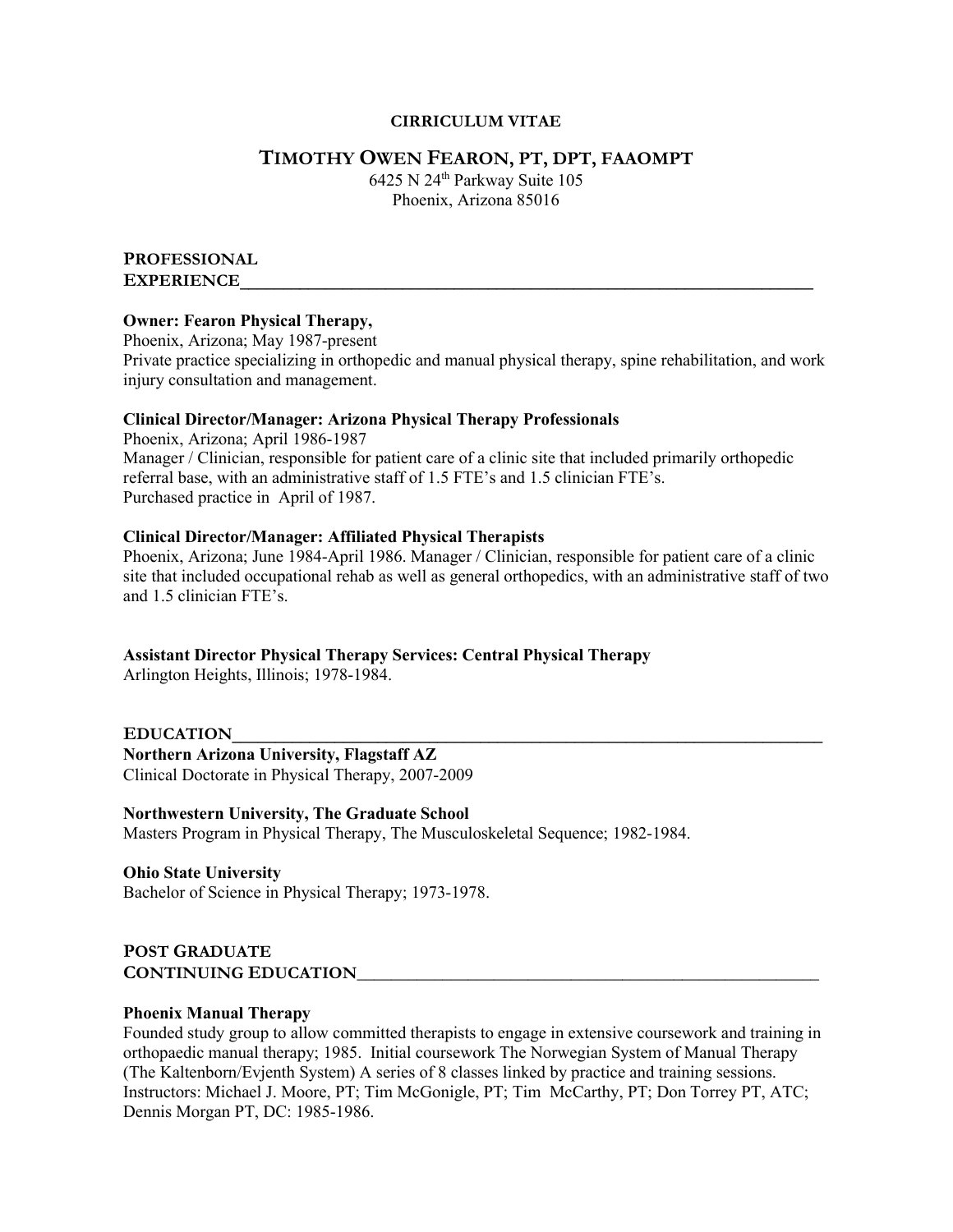## **The Australian Approach to Manual Therapy**

Nine-month course for physical therapists in manual treatment and rehabilitation of spinal dysfunction. Instructors: Barbara J. Stevens, PT, GDAMT; Margaret J. Anderson, PT, GDMAT, M. App. Sci., Joe Farrell, PT, GDAMT; 1987.

**The Australian Approach to Manual Therapy,** 1988. Course repeated.

#### **Clinical Applications of Manual Therapy**

Six month course with live patient examination, treatment and presentation following The Australian Approach to Manual Therapy sequence; 1989.

**The Australian Approach to Manual Therapy**. Course repeated; 1990.

**Clinical Applications of Manual Therapy.** Course repeated; 1991.

#### **Phoenix Manual Therapy, Orthopaedic Manual Therapy Long Term Class**

Nine-month course integrating the Australian clinical reasoning concepts with the Nordic system of treatment and physical training of the patient with spinal dysfunction. Instructors: Barbara J. Stevens, PT, GDAMT; Margaret J. Anderson PT, GDAMT, M. App. Sci.; Dennis Morgan, PT, DC; 1992-93.

**Phoenix Manual Therapy, Orthopaedic Manual Therapy Long-term Class.** Course repeated; 1993-94.

**Instructor: Phoenix Manual Therapy, Orthopaedic Manual Therapy Long Term Class**: 1995, 1996, 1997, 1998, 1999, 2000, 2001, 2002, 2003, 2004, 2006

#### **PROFESSIONAL**  PRESENTATIONS

Presentations on topics related to Musculoskeletal injury, disease and function for various organizations/universities and private entities provided through each calendar year, updated list can be provided upon request;

Presentations from June 2001 and prior are noted below;

#### **Toward a Broader Understanding of Manual Therapy** Arizona Physical Therapy Association Orthopaedic Update series Feb 2001

**Cervicogenic Headaches** Arizona Physical Therapy Association State Meeting, October 2000

**Training the Patient with Lumbar Spine Dysfunction** Arizona Physical Therapy Association Orthopaedic Update series, Jan 2000**Manual Therapy in** 

## **Treatment of the Cervical Spine** Two-day course for The Missouri Physical Therapy Association September 1999

## **Lumbar Spine Patient Management**

Arizona Physical Therapy Association State Meeting October 1998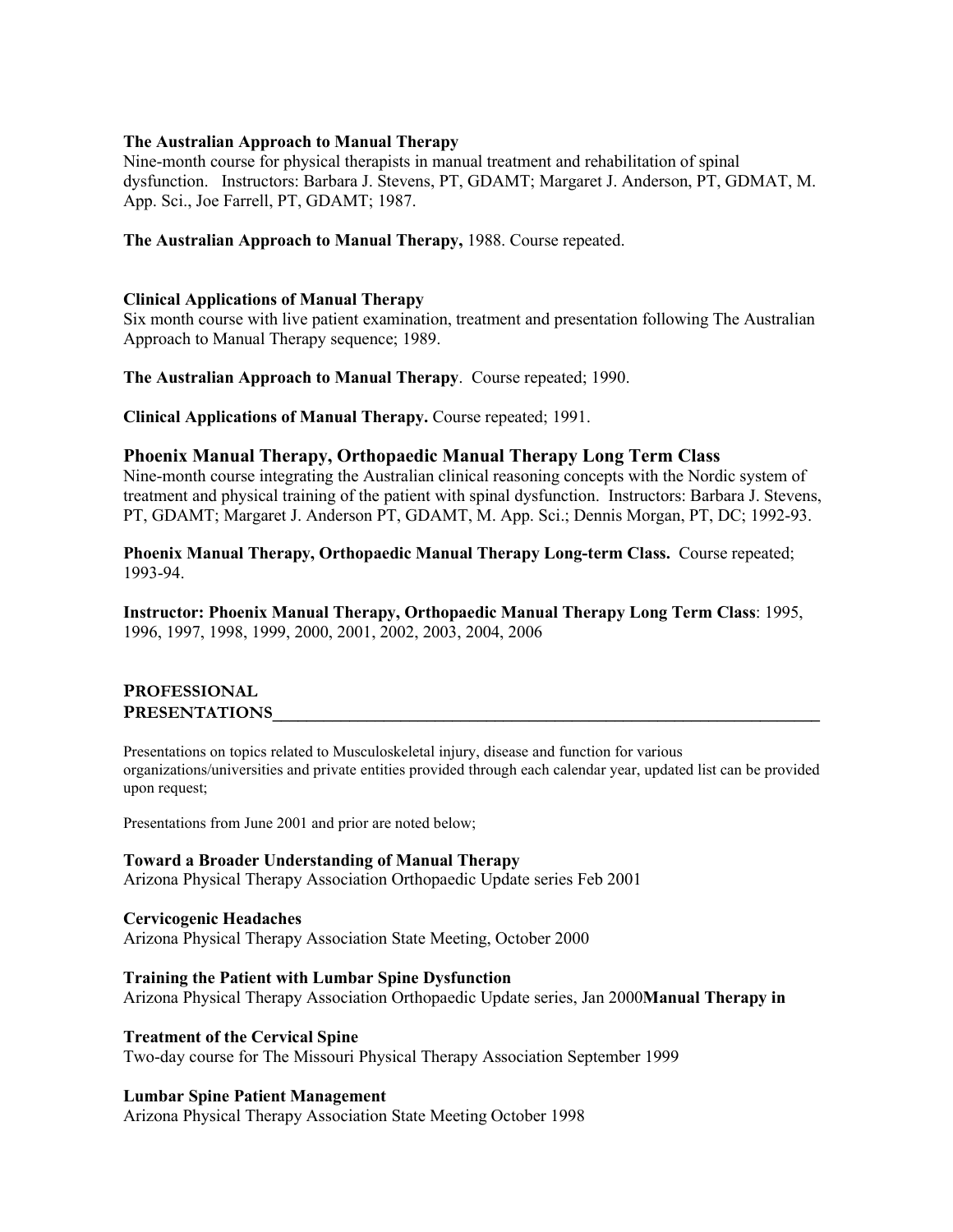#### **Lumbopelvic Stabilization**

4-hour seminar for Kirksville College of Osteopathic Medicine physical therapy class; September 1997.

## **Soft Tissue Mobilization**

4-hour seminar for Kirksville College of Osteopathic Medicine physical therapy class; May 1997.

## **Lumbopelvic Stabilization**

4-hour seminar for Kirksville College of Osteopathic Medicine physical therapy class; February 1997.

## **Lumbar Spine Assessment and Treatment**

16-hour seminar for Northern Arizona University physical therapy class; June 1996.

## **Lumbopelvic Stabilization**

4-hour seminar for Kirksville College of Osteopathic Medicine physical therapy class; May 1996.

## **Soft Tissue Mobilization**

4-hour seminar for Kirksville College of Osteopathic Medicine physical therapy class; February 1996.

## **Training the Patient with Low Back Dysfunction**

Arizona Physical Therapy Association State Meeting, October 1994.

## **Exercise in Spinal Rehabilitation**

Northern Rockies Physical Therapy; Whitefish, Montana, March 1993.

## **Training the Patient with Lumbar Dysfunction**

Arizona Physical Therapy Association Orthopedic Update Series, January 1993.

## **Orthopedic Manual Therapy and the Spinal Stenosis Patient**

Arizona Physical Therapy Association State Meeting, November 1992.

## **Training the Lumbar Spine Patient**

Arizona Physical Therapy Association State Meeting, October 1991.

## **Manual Therapy and the Treatment of the Elbow**

Arizona Physical Therapy Association Orthopedic Update Series, January 1989.

#### **COMMUNITY & PROFESSIONAL AFFLIATIONS and SERVICE\_\_\_\_\_\_\_\_\_\_\_\_\_\_\_\_\_\_\_\_\_\_\_\_\_\_\_\_\_\_\_\_\_\_\_\_\_\_\_\_\_\_\_\_\_\_\_\_\_\_\_\_\_\_\_**

## **Fellow: The American Academy Of Orthopaedic Manual Physical Therapists**

**APTA and Orthopaedics Section, APTA Member**, since 1978.

**Arizona Physical Therapy Association Member**, since 1984.

**Evidence in Motion- Instructor**, January 2010 - current

**Phoenix Manual Therapy- Instructor Orthopaedic Manual Therapy Long Term Class,** since 1995. Orthopaedic Study Group Founder, 1985.